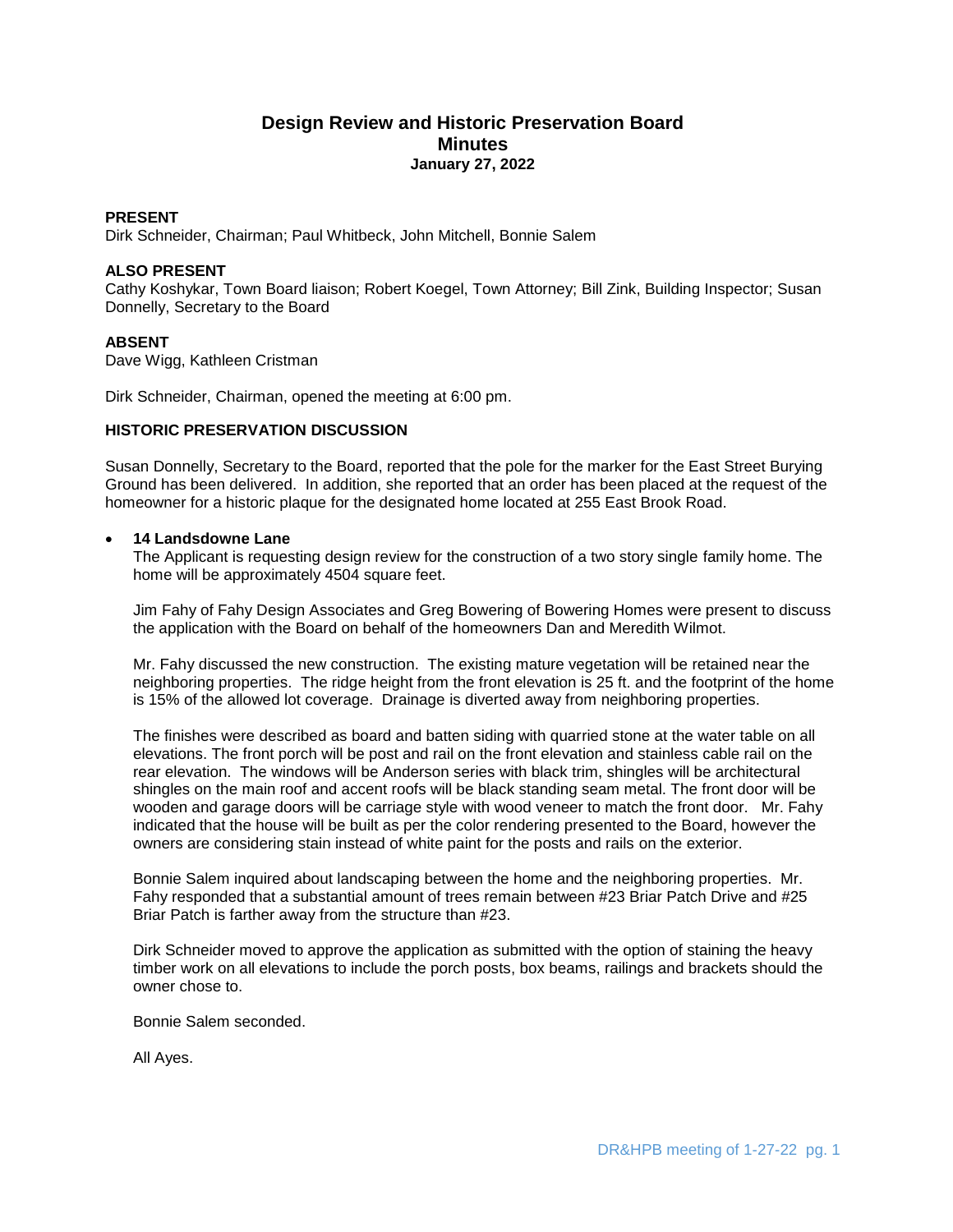### **9 Hawkstone Way**

The Applicant is requesting design review for the construction of a one story single family home. The home will be approximately 1908 square feet and will be located in the Cottages at Malvern Hills **Subdivision** 

This application was withdrawn from the agenda by the Applicant prior to the meeting but will return at a later date.

## **COMMERCIAL APPLICATION FOR REVIEW – SIGNS**

#### **3400 Monroe Avenue – Massage Envy**

The Applicant has requested design review to replace two business identification signs. The building sign will be approximately 72 square feet over the entrance and the sign on the door will be approximately 4 square feet. Both signs meet zoning and will identify the business "Massage Envy."

Kurt Wright was present to discuss the proposed signage with the Board.

The sign will be the same square footage, color and illumination as the existing sign but feature a new font.

Paul Whitbeck moved to approve the application as submitted.

John Mitchell seconded.

All Ayes.

### **3750 Monroe Avenue – Kore**

The Applicant has requested design review to install a new business identification sign. The building sign will be approximately 60 square feet over the entrance. The sign meets zoning and will identify the business "KORE."

Jim Columbo of Skylight Signs was present to discuss new signage for Kore Wireless.

The sign will be vinyl copy consistent with the other current signs in the plaza.

The Board reviewed the renderings for the new sign.

Bonnie Salem moved to approve the application as submitted.

Paul Whitbeck seconded.

All Ayes.

### **REVIEW OF MINUTES OF JANUARY 13, 2022 MEETING**

Dirk Schneider moved to accept the minutes of January 13, 2022 with one change.

Bonnie Salem seconded.

All Ayes.

## **ADJOURNMENT**

Dirk Schneider moved to close the meeting at 6:40 pm.

All Ayes.